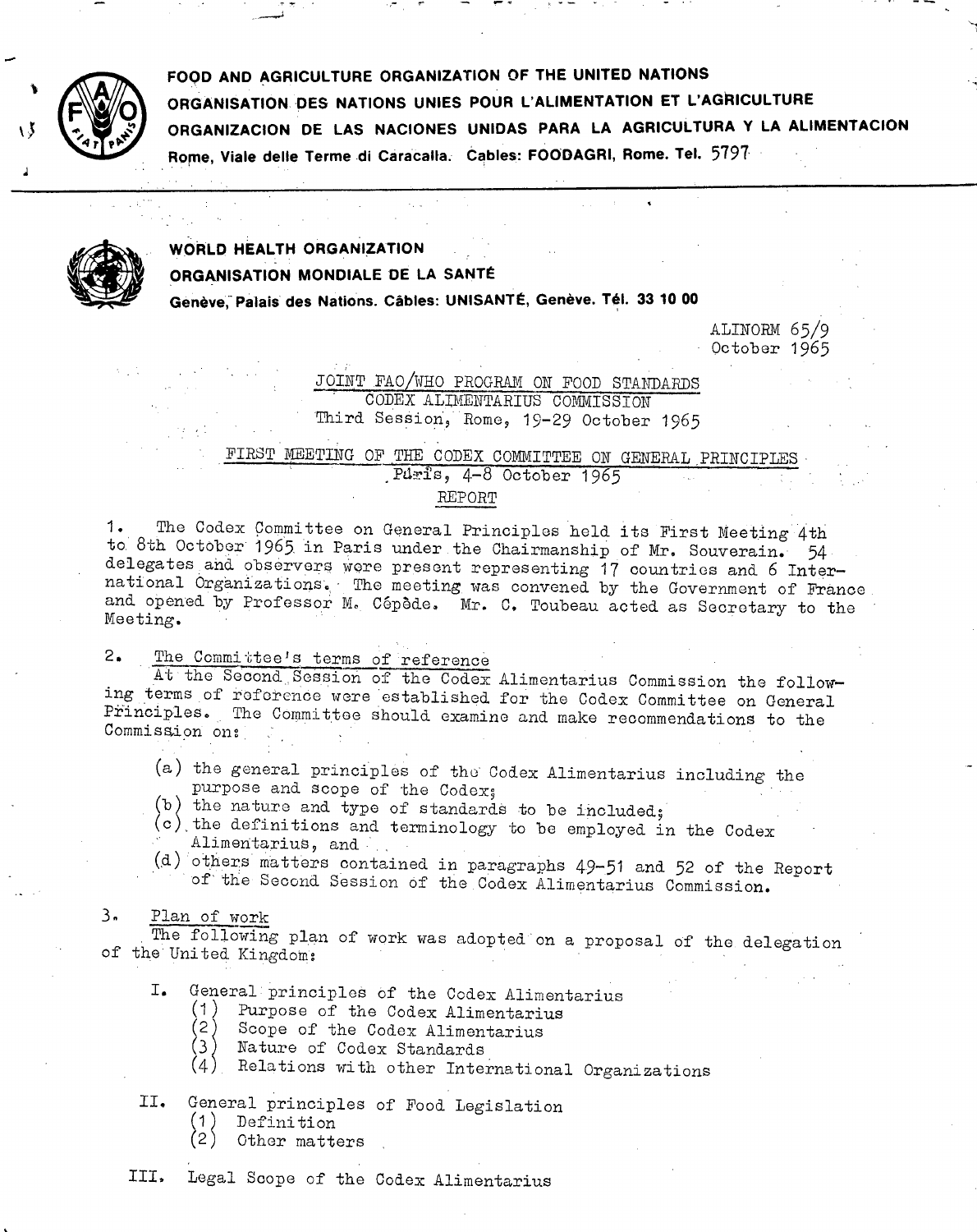. ALINORM 65/9 page 2

#### General Principles of the Codex Alimentarius  $4.$

The Committee agreed to recommend to the Codex Alimentarius Commission the texts of the purpose and scope of the Codex, the nature of Codex standards and the methods of acceptance, which  $\epsilon$  attached as Appendix I to this document.

The Committee concluded that a single type of standard would be suitable for the future work of the Commission and agreed that this single Codex standard should replace "trading" and "minimum platform" standards. The Committee recognized that Codex standards might be elaborated and accepted, according to circumstances, on a world-wide, regional or group-of-country basis,

#### Relations' with international organizations  $5.5$

The Committee discussed the relations which should exist among the Codex Alimentarius Commission and other international organizations. In order to achieve the purposes of the Codex Alimentarius it was considered necessary for the Codex Alimentarius Commission to initiate, simplify and coordinate work on international food standards by mutual cooperation with other bodies working in- this field without-anydesign to interfere within the proper jurisdiction of such bodies.

## 6. Methods of Analysis and Sampling

The German delegation informed the meeting that the Committee on Methods of Analysis considered sampling to come within its terms of reference. This was approvel of by all delegates and it was decided to recommend to the Commission the widening of the terms of reference as necessary and to rename the committee "Codax Committee on Methods of Analysis and Sampling".

### 7. Definitions of Terms in the Codex Alimentarius

It was agreed that governments should be asked to comment on the words that should be defined for the purposes of the Codex Alimentarius and what these definitions should be. A small working group would study these government comments and the summary of replies to a questionnaire on this subject and would submit its report to the second meeting of the Committee if the Commission were to recommend such a farther meeting.

#### Definition of Food Legislation Terms  $8.5$

The above mentioned meeting of the Codex Committee could also take into account the full summary of replies to the questionnaire on national food legislation which was being prepared by the Legislation Research Branch of PAO with the aim of considering what general principles of food legislation should be inserted in the Codex Alimentarius.

# 9. International co-operation in food inspection

It was agreed that further consideration should be given to the question of cooperation between governments on the proper implementation of the COdex and that government comments should be invited on this subject.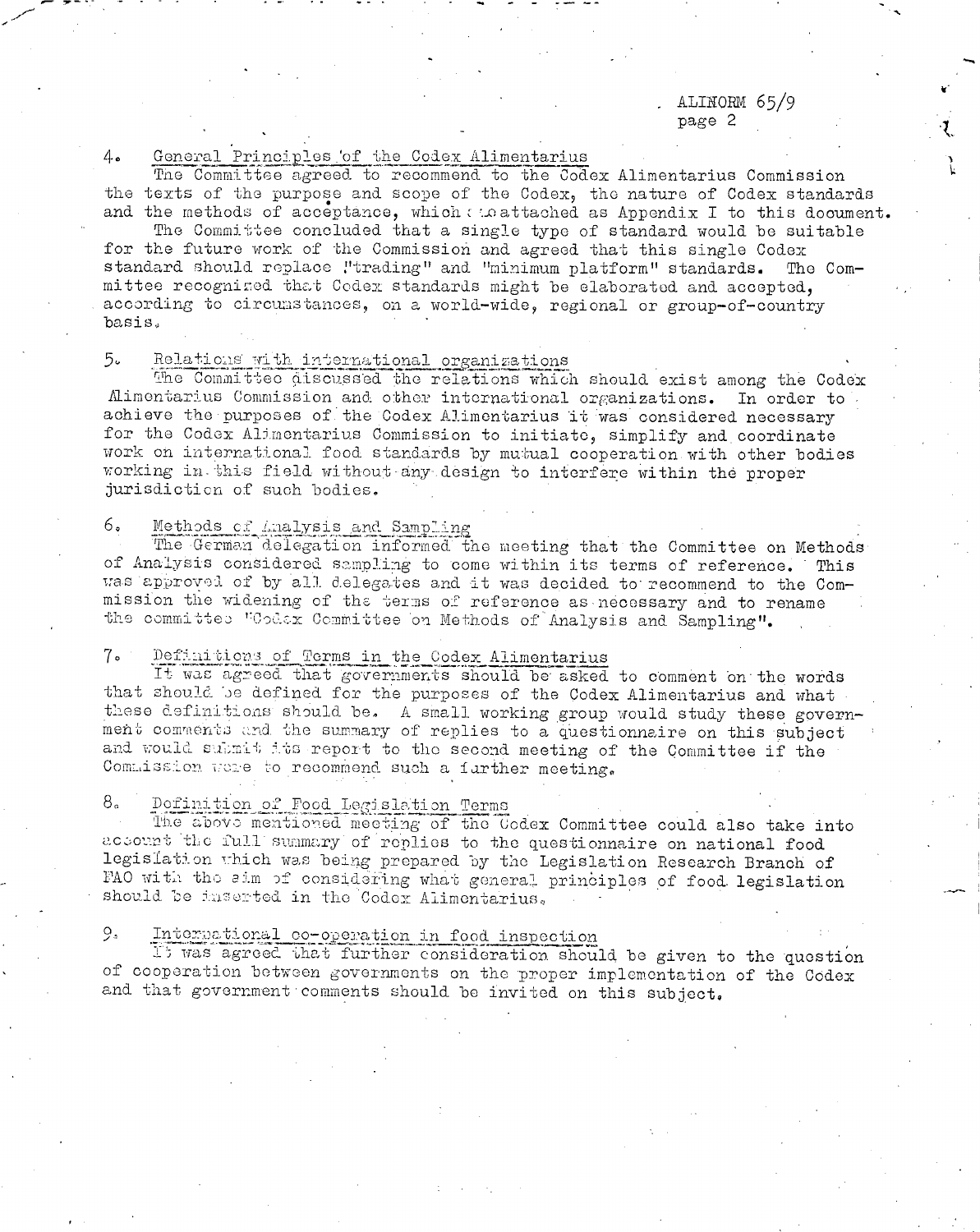## ALINORM 65/9 October 1965

#### APPENDIX I

### GENERAL PRINCIPLES OF THE CODEX ALIMENTARIUS

### , Purpose of the Codex Alimentarius

1. The Codex Alimentarius is a collection of internationally adopted<br>standards prosented in a uniform manner. These food standards aim food standards presented in a uniform manner. at protecting consumers' health and ensuring fair. practices in 'the food trade. Their publication is intended to guide and promote the elaboration and establishment' of definitions and requirements for foods, to assist in their harmonization and in so doing to facilitate international trade.

## Scope of the Codex Alimentarius

2. The Codex Alimentarius is to include standards for all the principal foods, whether processed, semi-processed or raw, for distribution to the consumer. Materials for further processing into foods should be included to the extent necessary to achieve the purposes of the Codex Alimentarius as defined. The Codex Alimentarius is to include provisions in respect of food hygiene, food additives, pesticide. residues, contaminants, labelling and presentation, methods of analysis and sampling.

### Nature of Codex Standards

<sup>3</sup> , Codex Standards contain requirements for food aimed at ensuring for the consumer a sound, wholesome food product free from adulteration, correctly labelled and presented. In particular a Codex Standard for a given food product lays down the special requirements for that product, it being understood that the general provisions contained in the Codex Alimentarius shall apply except to the extent otherwise expressly provided for in a specific standard.

A Codex Standard should, therefore, for any food or foodss

(1) incorporate by reference the applicable hygione, labelling, methods of analysis and other general provisions adopted by the Commission, and specify in whole or in part the following criteria, as appropriates  $(2)$ 

- Product designation, definition and composition.- $(a)$ These should describe and define the food (including its scientific name when necessary) and cover compositional r requirements which may include quality criteria.
- $(b)$  Hygiene requirements.- These should include such factors as specific sanitary and other protective measures and safeguards to assure a sound, wholesome, and marketable product.
- .(c) Weight and measure requirements, such as fill of container, weight, measure or count of units based on an appropriate method or criterium.